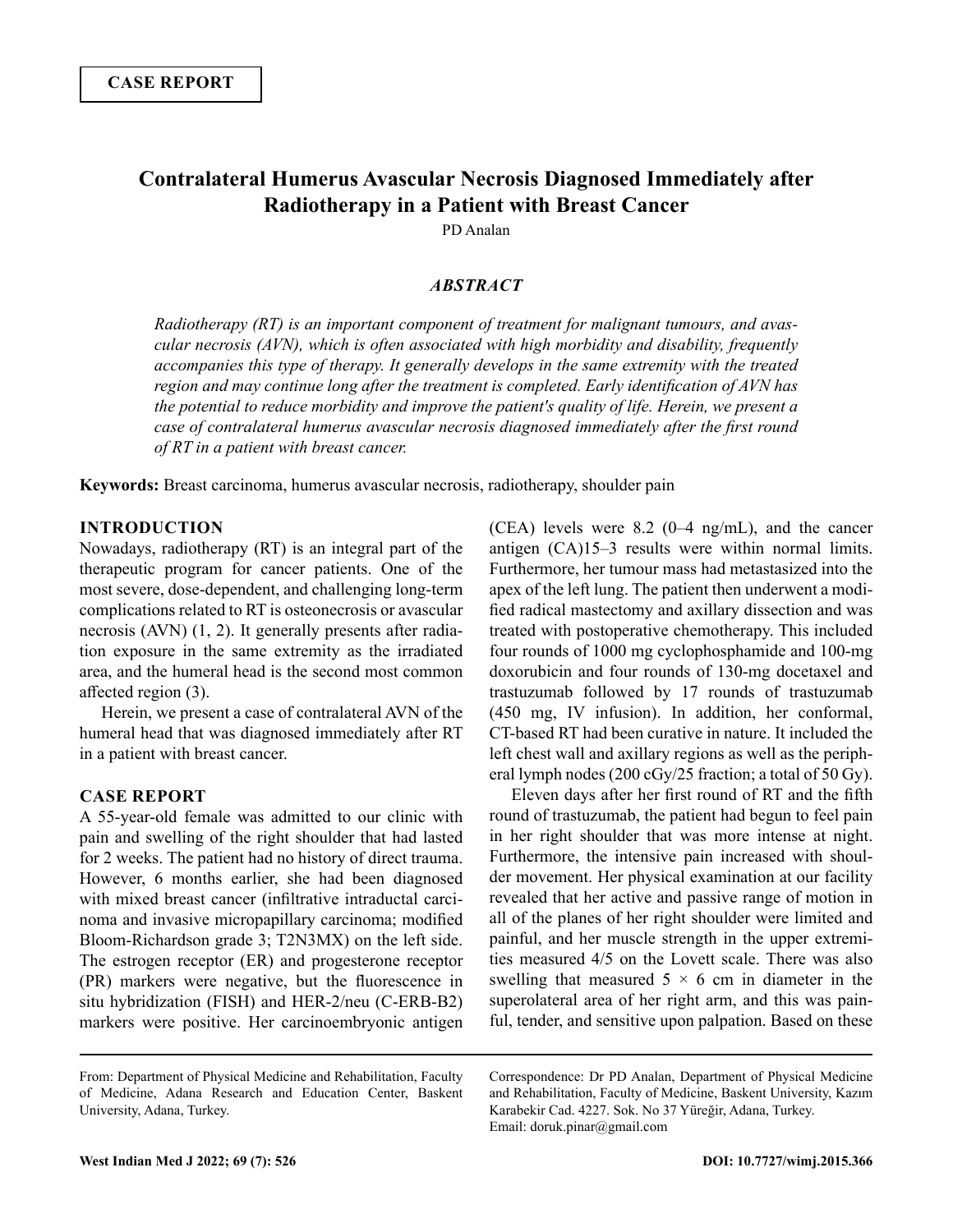findings, conventional radiography and magnetic resonance imaging (MRI) were performed on the patients' right shoulder. The radiography showed the deformation of the humeral head (Fig. 1), and the MRI was consistent with AVN and detected bone marrow oedema, fusiform fluid collection, effusion in the shoulder complex and bursae, two simple cysts, and a hematoma in the right humeral head (Fig. 2). A bone scan revealed no metastases and showed no increase in the uptake at the right shoulder joint. Because of the continuing RT treatment, surgery was not considered. Hence, she was prescribed anti-inflammatory medications. In her follow-up appointment, the patient's complaints had not been resolved. Eleven months after the AVN diagnosis in her right shoulder, an MRI found the progression of the AVN in the humeral head along with deformation, resorption, synovitis, and metastatic lymph nodes. Subsequently, when her chemotherapy and RT were completed, she underwent total shoulder arthroplasty. At the follow-up appointment, there was no improvement in her shoulder pain or other symptoms, and her deltoid muscle seemed atrophic. Additionally, she had



Fig 1: The conventional radiography scan of the humerus showing the deformation of the humeral head.

leakage from the surgical incision that was consistent with a fistula. She also had an erythrocyte sedimentation rate (ESR) of 67 mm/h, a C-reactive protein (CRP) level of 16.9 mg/l (normal limit: 0–6), and a white blood cell count (WBC) of  $7.93$  K/mm<sup>3</sup>. These findings led us to perform soft tissue debridement on the patient's right shoulder. A pathological evaluation of the debrided material showed active chronic inflammation, synovial hypertrophy, a foreign body reaction, granulation, and the presence of *Staphylococcus aureus*. She was then prescribed the following antibiotics: peroral doxycycline  $2 \times 100$  mg/day, peroral sodium fusidate  $2 \times 500$ mg/day, peroral ciprofloxacin  $2 \times 750$  mg/day, and sultamicillin tosylate  $2 \times 1$  g intramuscularly for 10 days. Additionally, fentanyl  $25 \mu g/h$  was also given via a transdermal patch. The patient is currently being followed up at our medical centre.

# **DISCUSSION**

AVN is defined as the cellular death of bone components due to the interruption of the blood supply. The bone



Fig 2: MRI scan of the shoulder showing AVN, bone marrow oedema, fusiform fluid collection, effusion, cysts. AVN = avascular necrosis; MRI = magnetic resonance imaging.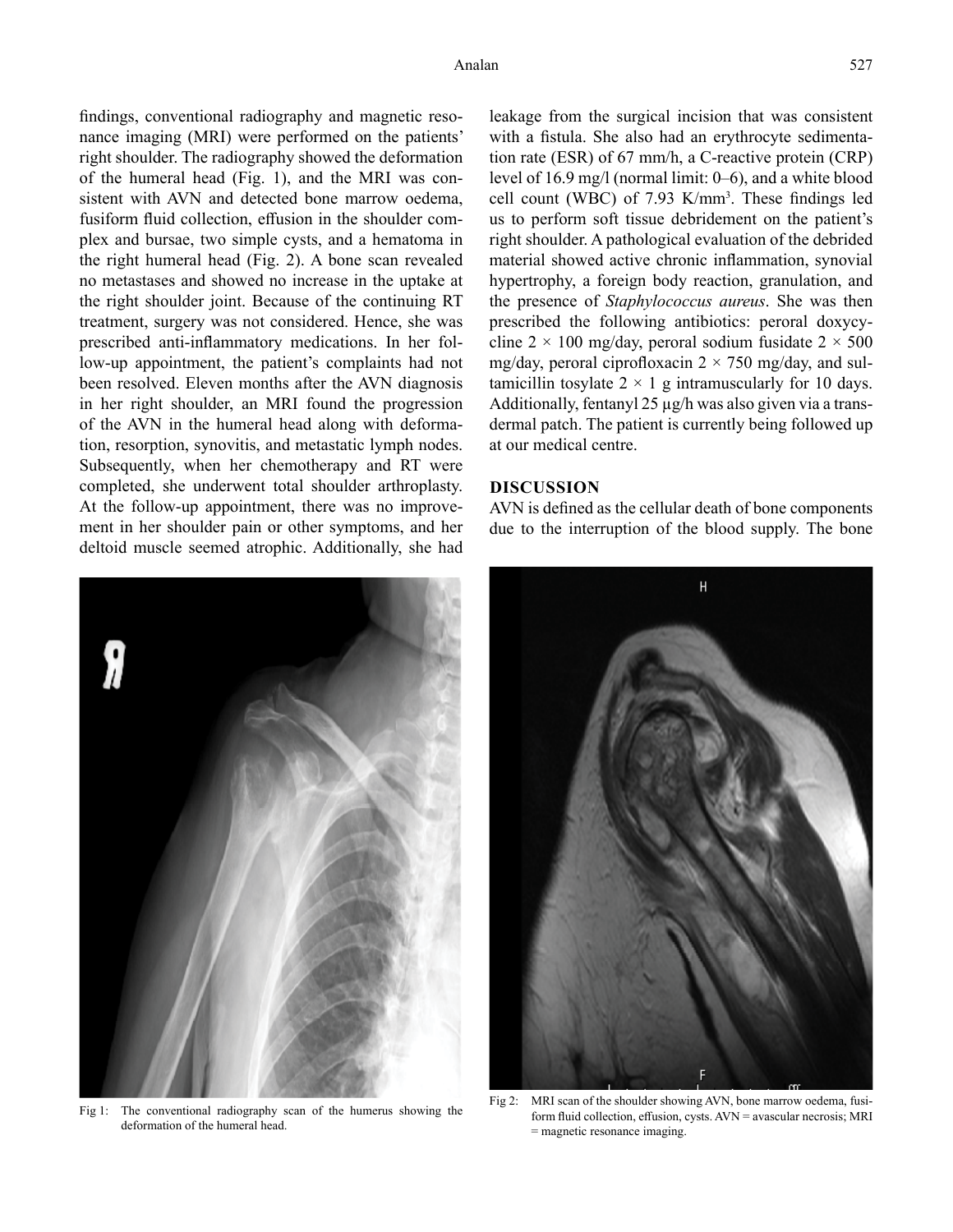structures then collapse, resulting in bone destruction, pain, and loss of joint function (3). However, in spite of technological improvements that have been made in diagnostic radiology, detection remains difficult because of the lack of early clinical symptoms associated with AVN (2).

AVN constitutes a very difficult diagnostic problem. Its slow progression in long-term cancer survivors means that symptoms often appear many years after RT; thus, patients do not associate them with this past treatment (1, 5). In our case, the AVN symptoms appeared immediately after the first round of RT, and to the best of our knowledge, this is the  $1<sup>st</sup>$  case of its kind in the literature.

Besides RT, other common risk factors for AVN include trauma, corticosteroid administration, heavy alcohol intake, sickle cell disease, and other systemic diseases such as rheumatoid arthritis and systemic lupus erythematosus (5), but only RT was present in our patient. In their study, Assouline-Dayan *et al* (3) determined that neoplastic and marrow infiltrative disorders can also increase the risk of AVN and that chemotherapy may raise the risk for osteonecrosis in patients who receive RT. In our patient, the presence of neoplasms along with the chemotherapy might have precipitated the AVN.

In our case, the AVN developed contralateral to the head of the humerus. All of these factors can affect the RT areas, but we are not sure whether these factors can affect the more distant regions far from the RT region. However, these physiopathological explanations make the possibility of alterations in the more distant areas low. Nonetheless, we could not rule out the possibility that the RT might have triggered this pathology. Therefore, our patient's AVN could have been idiopathic, and it might have occurred coincidentally with the RT treatment.

The natural history of osteonecrosis varies and depends primarily on the size of the infarcted segment and the site of the occurrence. This condition is difficult to recognize because the initial symptoms are nonspecific, but the pain is almost always the presenting symptom. In addition, the range of motion is well preserved at the beginning of this disease, but it gradually deteriorates and can be limited by the accompanying pain (2, 5). The initial symptoms of our patient were nonspecific. Interestingly, our patient's initial symptoms were severe and acute, and the physician also took the swelling of her shoulder into consideration when making the diagnosis. This palpable, painful, and very sensitive swelling required advanced imaging technics, repetitive evaluation, and follow-up.

The diagnosis of osteonecrosis is generally made by utilizing both the clinical and radiographic results, with the latter being used to establish the stage (6). Conventional radiographs are widely used in the evaluation of osteonecrosis because they provide excellent specificity; however, they often do not detect early lesions. Newer techniques, including MRI, selective angiography, and skeletal scintigraphy, are now being used to evaluate the presence of early disease and contralateral involvement afterwards. MRI is highly sensitive and can detect osteonecrosis before any abnormalities can be seen on radiography (2). Radiographic staging and the size of the lesion are predictive of disease progression and can be used to determine the most appropriate intervention strategy (4). In our patient, we used clinical and radiographic evaluations along with MRI to establish a diagnosis.

Treatment of AVN depends on the chronicity and severity of the symptoms as well as the degree of clinical and radiographic progression (6). The general treatment strategies for humeral head AVN include nonoperative modalities for symptomatic early disease, with the surgical intervention being reserved for more advanced disease or for those with recalcitrant pain (7). Several non-operative treatment options have been described in the literature for osteonecrosis, including the use of pharmacological agents such as naftidrofuryl, statins, stanozolol, heparin, coumadin, enoxaparin, iloprost and bisphosphonate. Other options that have been tried are pulsed electromagnetic fields, electrical stimulation with a current, extracorporeal shock wave therapy, biological treatment modalities, and hyperbaric oxygen therapy (3). However, none of these options could be used on our patient because of the ongoing cancer treatment. Thus, the only available course of treatment was anti-inflammatory medications.

Surgical treatment options for early osteonecrosis include core decompression with small-diameter drilling, arthroscopic-assisted core decompression, and bone grafting while hemiarthroplasty or total shoulder arthroplasty are used in cases of more advanced disease (6). Surgery involving core decompression or vascular flaps and arthroscopic debridement have also shown promise. In addition, arthroplasties have produced good results (4, 8). Because of the RT treatment, surgery was not a viable option for our patient, and we noted in her followup appointment that her complaints had not resolved. Moreover, delaying the operative treatment in our case